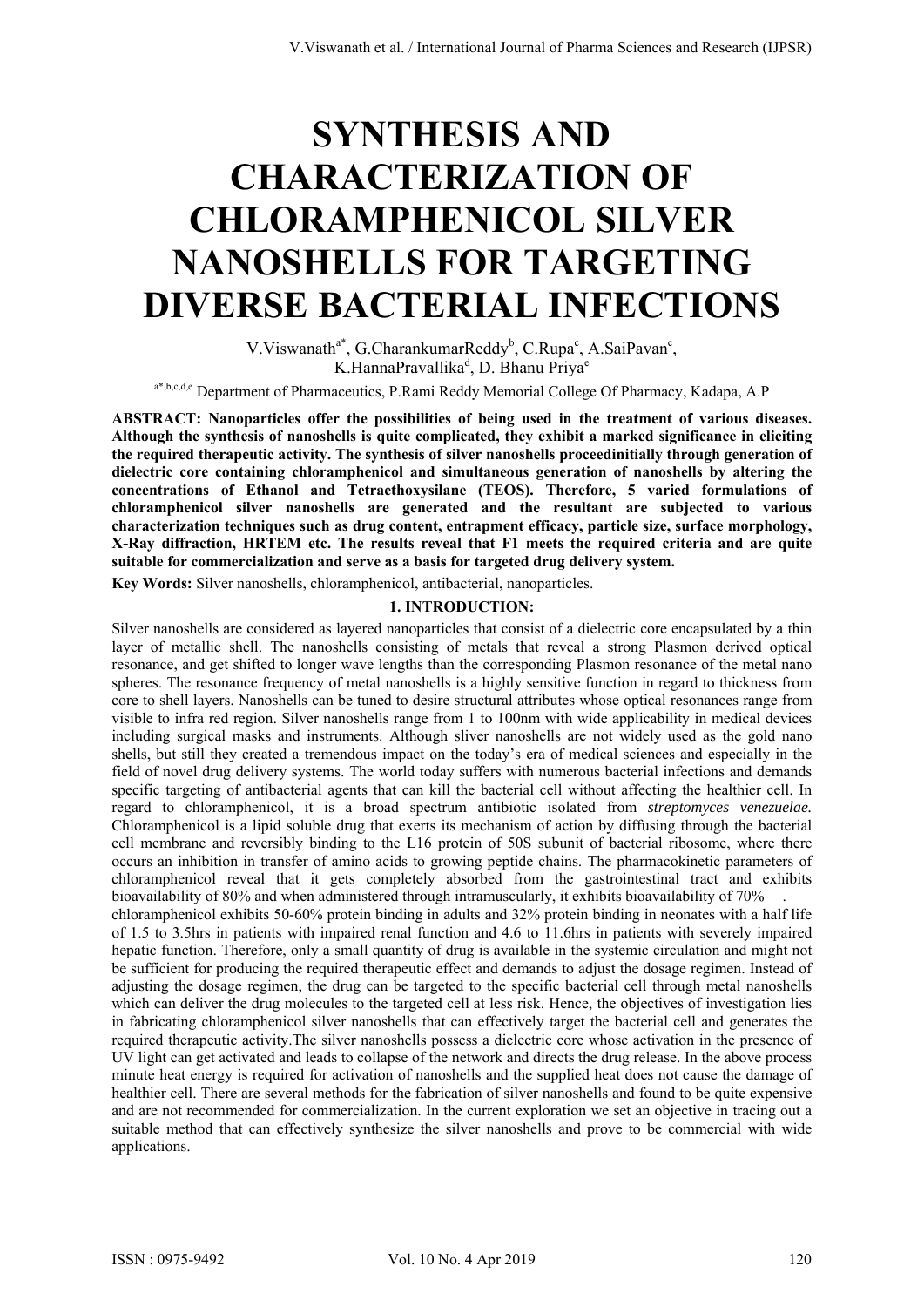# **2. Materials and Methods:**

# **2.1 Materials:**

The various materials used for the preparation of silver nanoshells include Chloramphenicol, Tetra Ethoxy silane, Ethanol, Ammonia, Stannous chloride, Tin particles, Hydrochloric acid, Triethanolamine, and Silver nitrate.

# **2.2 Methodology:**

# **2.2.1 Synthesis of Chloramphenicol Silver nanoshells:**

The synthesis of Chloramphenicol silver nanoshells proceeds through a two step process which can be detailed as follows:

# **2.2.1.1 Synthesis of silver core shell:**

The synthesis of Chloramphenicol silver nanoshells proceeds through hydrolysis and polycondensation of TEOS in which 0.8gms of chloramphenicol is dissolved in specified concentrations of ethanol and TEOS containing 12ml of ammonia. The mixture is stirred gently at 30ºC for 5 hours and the resultant suspension is subjected for ultracentrifugation for complete separation of silica spheres which are washed ultrasonically and dispersed in water.

# **2.2.1.2 Sensitization of silica core shell:**

The sensitization step proceeds through preparation of a solution containing 2.5gms of stannous dichloride, 10ml of Hydrochloric acid, and 0.2gms of tin particles in 140ml of distilled water. The mixture is stirred vigorously under magnetic stirring for 1.5hrs which results in deposition of  $Sn^{+2}$  ions on silica spheres. Further, the colloids are subjected to thorough washing with distilled water for complete removal of  $Sn^{+2}$  ions.

# **2.2.1.3 Coating Silicon dioxide cores with silver shells:**

The current experimental section involves drop wise addition of 10ml Triethanolamine solution to 2ml of Silver nitrate solution. At the initial stages of addition it leads to the formation of brown coloured (Ag (I) oxide) precipitate which on subsequent additions,it results in colourless complexion. To the current mixture, sensitized silver dioxide particles are incorporated under vigorous stirring and the final volume is adjusted with distilled water. Hence, it leads to complete and uniform deposition of silver seeds on silver particles which on subsequent growth transforms to intense black indicating the formation of silver nanoshells.

## **3. Mechanism of Action:**

When Nanoshells and polymer matrix are illuminated with resonant wavelength, the nano shells absorb heat and transfer to the local environment which causes the collapse of network and enhances the drug release. In the current investigation, the drug is subjected to core region and encapsulated with silver seedswhich on subsequent interactions get transformed to nanoshells.The encapsulation process proceeds through interaction of shell with specific functional groups of drug moieties or through electrostatic stabilization method.When the nano shells get in contact with biological system, it directs the drug release through the above described method. Apart from the above, the silver nano shells are most beneficial in destroying the bacterial cells at het almost half the quantity required to destroy the healthier cells. Therefore, on basis of above theory it can be inferred that silver nano shells are safe and efficacious inbiological targeting the drug moieties to intended areas.

## **4. Preparation of calibration curve:**

The calibration curve is generated by dissolving 100mg of chloramphenicol in 100ml of phosphate buffer pH 7.4 which serves as stock solution I.From the above,10ml of solution is withdrawn and diluted to 100ml with phosphate buffer pH 7.4 which serves as stock solution II. From the resultant, suitable dilutions are generated to beers range i.e. 1 - 6µg/ml whose absorbance is determined spectrophotometrically at 280nm and the corresponding absorbance values (Table 1) are plotted against various concentrations ( $\mu$ g/ml) for generating calibration curve. Further, the calibration curve can be utilized for predicting the slope and intercept values that serves as a basis for characterizing the silver nanoshells.

| Concentration (µg/ml) | Absorbance |
|-----------------------|------------|
|                       | 0.1        |
|                       | 0.113      |
|                       | 0.134      |
|                       | 0.145      |
|                       | 0.158      |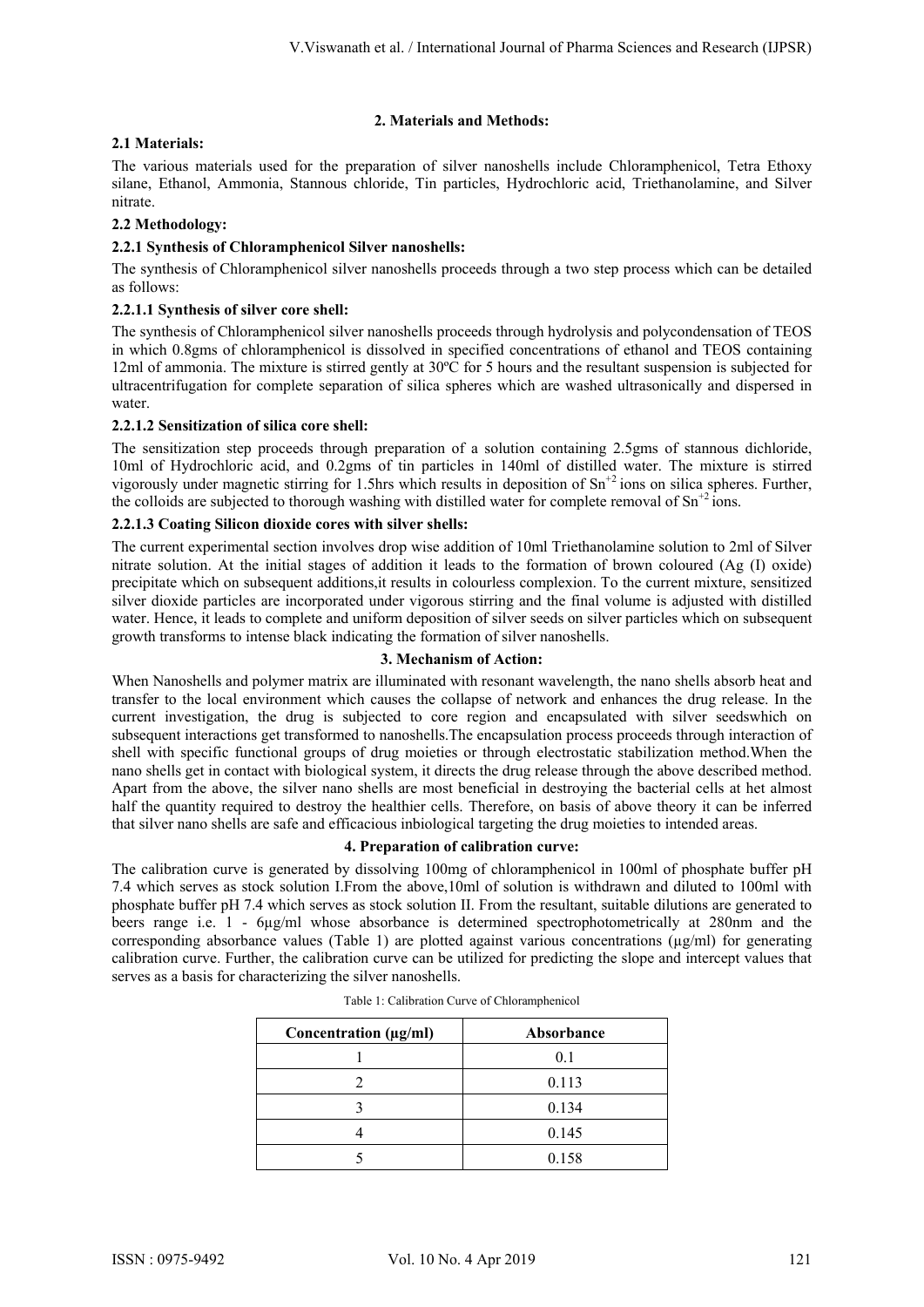

# **5. Results and Discussion**

| <b>Ingredients</b>     | F1    | F2   | F3  | <b>F4</b> | F5   |
|------------------------|-------|------|-----|-----------|------|
| Chloramphenicol (mg)   | 800   | 800  | 800 | 800       | 800  |
| Tetraethoxysilane (ml) | 0.25  | 0.5  |     | 2         | 3    |
| Ethanol (ml)           | 1.875 | 3.75 | 7.5 | 15        | 22.5 |
| Ammonia (ml)           | 12    | 12   | 12  | 12        | 12   |
| Tin Particles (gm)     | 0.2   | 0.2  | 0.2 | 0.2       | 0.2  |
| Stannous Chloride (gm) | 2.5   | 2.5  | 2.5 | 2.5       | 2.5  |
| Triethanolamine (ml)   | 10    | 10   | 10  | 10        | 10   |
| Silver nitrate (gm)    | 0.2   | 0.2  | 0.2 | 0.2       | 0.2  |
| Hydrochloride (ml)     | 10    | 10   | 10  | 10        | 10   |

Table2: Formulation table for the Preparation of chloramphenicol

## **5.1 Drug Content:**

The drug content for prepared formulations is traced out by grinding the nanoshells to fine powder and dissolving them in phosphate buffer pH 7.4. The resultant solution is diluted to beers range and analyzed spectrophotometrically at 280nm. The results (Table 3) specify that the % drug content range from 89.52% to 95.2% and among them F1 signifies the highest content containing 95.2% and F5 containing 89.52% as least drug content. The reasons for enhanced drug content might be due to the ratio of TEOS to ethanol in formulations which makes significant quantities of drug molecules to get incorporated in the prepared silver nanoshells and exhibit variations in drug content.

# **5.2 Entrapment efficacy:**

The entrapment efficacy is determined by means of centrifugation method in which the prepared formulations are dissolved in a phosphate buffer pH 7.4 and subjected for centrifugation at 10000 rpm. The supernatant layer is separated and its drug content is analyzed spectrophotometrically at 280nm. Further, the obtained values are used up for generating entrapment efficacy which is depicted in table(3) for reference. The results in view of entrapment efficacy specify F5 as quite superior and optimized which might be due to the elevated concentrations of TEOS and ethanol. Further, as per the theoretical justifications on TEOS properties, it is believed that there exists a direct proportionality relationship between TEOS and particle size which is hypothesized to be a crucial factor for elevated entrapment efficacy of F5.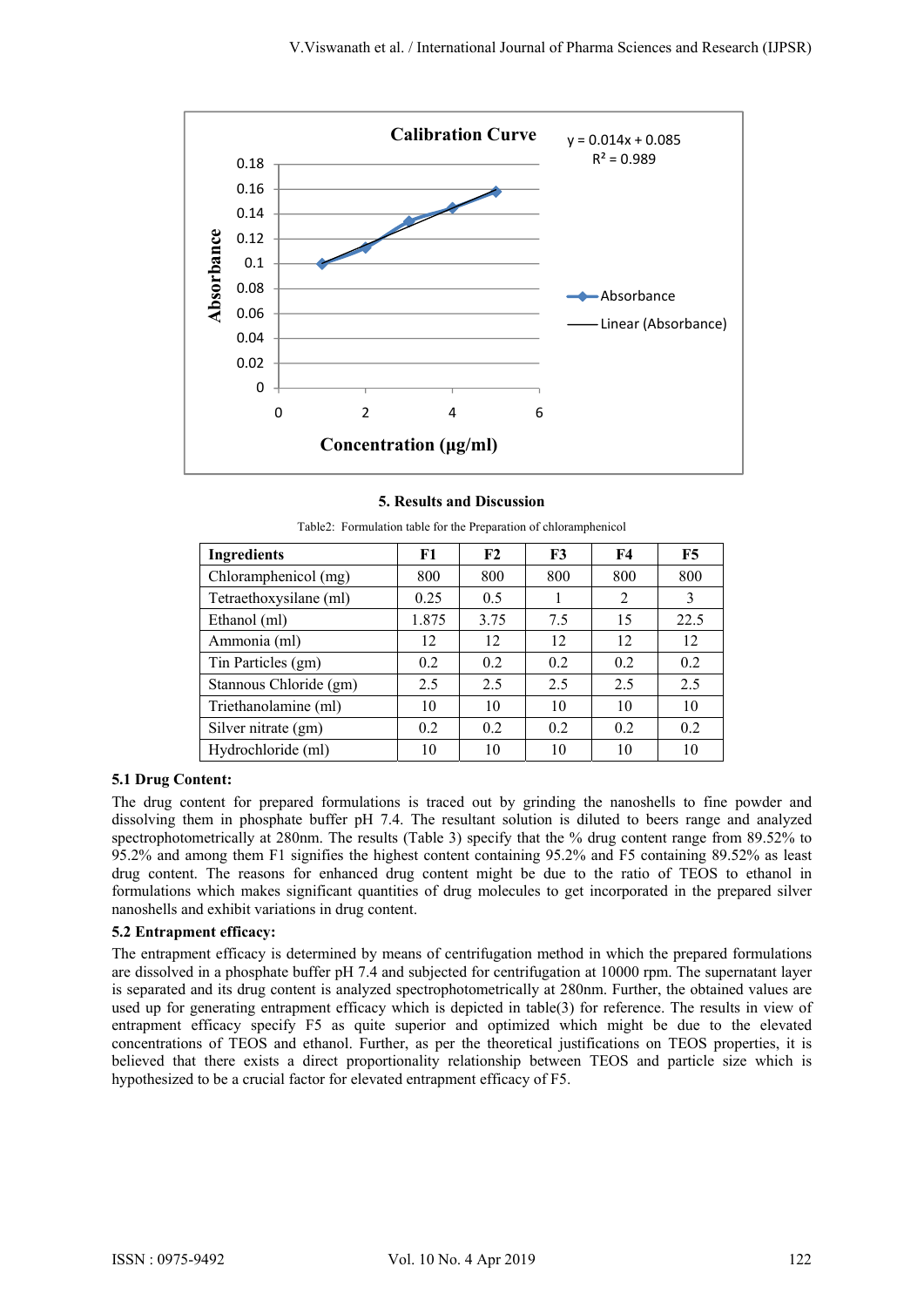| <b>Formulation</b><br>Code | <b>Drug Content</b><br>$\frac{6}{6}$ | Entrapment<br>Efficacy $(\% )$ | Particle size<br>(nm) | <b>Zeta Potential</b><br>(mV) | $\%$ CRD |
|----------------------------|--------------------------------------|--------------------------------|-----------------------|-------------------------------|----------|
| F1                         | 95.2                                 | 82.3                           | 50                    | $+48$                         | 94.73    |
| F <sub>2</sub>             | 91.36                                | 85.4                           |                       | $+52$                         | 89.23    |
| F3                         | 90.89                                | 88.6                           | 100                   | $+59$                         | 84.15    |
| F4                         | 92.16                                | 92.3                           | 200                   | $+57$                         | 79.48    |
| F5                         | 89.52                                | 94.1                           |                       | $+6.$                         | 78.80    |

Table 3: Drug content, Entrapment efficacy, particle size & Zeta potential from F1 - F5

# **5.3 Particle size:**

The particle size is determined using optical microscopy technique in which the size of nanoshells increased proportionately with concentrations of tetraethoxysilane. The results (Table 3)specify the particle size between 50nm to 0.5µm among which F5 points out as the highest particle size and F1 exhibits lowest particle size. The decreased particle size enhances the surface area of the particles and encourages the drug dissolution and pharmacokinetics parameters of silver nanoshells.

# **5.4 Zeta potential:**

The zeta potential for the prepared formulations is assessed using MarvenZetasizer Nano-ZS (Malvern Instruments, Malvern, UK). The surface charge of nanoparticles is recommended for the assessing the physical stability of formulation (Table3). It is believed that surface charge of nanoparticles is quite useful in assessing the stability characteristics of nanoshells. The results display a positive charge on the surface of nanoshells which prevents them from agglomeration and directs them towards the negative charge of bacterial cells. Hence the system acts as a targeted drug delivery system and generates an antibacterial activity.

# **5.5 In-vitro Release Studies:**

The in-vitro drug release studies are performed using USP dissolution apparatus type II which reveal that the formulations exhibit a slow and sustain release (Tables 4). Among all the prepared formulations F4 exhibits 79.48 % drug release at 12hrs, while F1 produces 94.73% drug release. In view of the drug release studies it can be inferred that the formulation producing least drug release in due course of time should be considered as highly optimized formulation and the results point out F4 as optimized formulation. Tracing out the theoretical background behind such release, it might be purely due to the concentration of excipients used in the formulation and more preciselydue to the concentrations of TEOS, and ethanol which show a profound impact on drug release. The formulation data reveals that a proportionate increase in the concentrations of above excipients generated nanoshells of versatile sizes. The particles of decreased size exhibit an enhanced surface area which encourages them to undergo enhanced dissolution and vice versa. In the prepared formulations, F5 exhibits decreased *in-vitro* drug release of 78.80% and F1 exhibits elevated drug release of 94.73% which makes sense to consider F1 as optimized as it has undergone a maximum drug release in due course of time.

| Time (hrs) | % Cumulative Drug release |       |       |           |           |  |  |
|------------|---------------------------|-------|-------|-----------|-----------|--|--|
|            | F1                        | F2    | F3    | <b>F4</b> | <b>F5</b> |  |  |
| 0.5        | 10.58                     | 6.30  | 7.50  | 5.14      | 6.70      |  |  |
| 1          | 18.34                     | 13.76 | 12.60 | 11.06     | 13.80     |  |  |
| 2          | 25.88                     | 22.24 | 21.60 | 17.48     | 25.40     |  |  |
| 3          | 30.83                     | 33.30 | 33.45 | 29.95     | 34.70     |  |  |
| 4          | 45.11                     | 42.17 | 42.60 | 35.22     | 42.70     |  |  |
| 5          | 56.93                     | 55.80 | 53.10 | 44.23     | 50.4      |  |  |
| 6          | 63.45                     | 68.66 | 61.05 | 55.54     | 59.3      |  |  |
| 7          | 76.16                     | 76.37 | 70.35 | 63.38     | 66.3      |  |  |
| 8          | 88.88                     | 80.36 | 79.35 | 71.10     | 70.40     |  |  |
| 12         | 94.73                     | 89.23 | 84.15 | 79.48     | 78.80     |  |  |

| Table 4: Percentage CRD from F1 to F5 |  |  |  |
|---------------------------------------|--|--|--|
|                                       |  |  |  |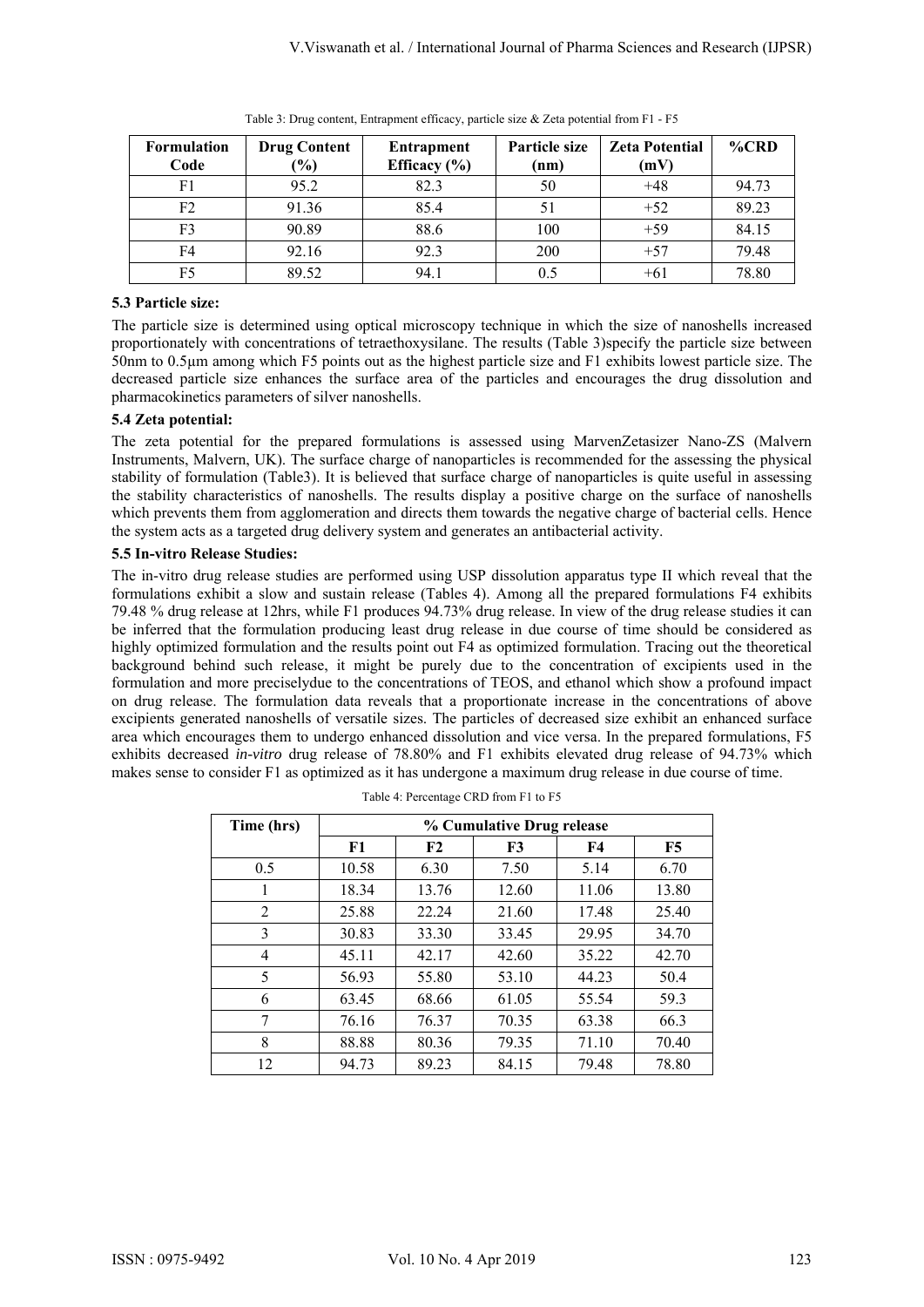# **5.6 Drug release Kinetics:**

The *in-vitro*drug release data is subjected to various kinetic parameters for assessing the type of drug release and kinetic profile from the dosage form. The results reveal a linear relationship and elevated  $R^2$  values which confirms zero order kinetics. Further, the Higuchi values range from 0.948 to 0.973 which confirms that the drug follows diffusion mechanism. Apart from these, the KorsemeyerPeppas data specify the "n" values from 0.728 to 0.898 which confirms non-fickian diffusion (anomalous drug transport).

| <b>Formulation</b> | <b>Kinetic Parameters</b>        |                                  |                                  |                                         |           |  |  |
|--------------------|----------------------------------|----------------------------------|----------------------------------|-----------------------------------------|-----------|--|--|
| Code               | <b>Zero Order</b>                | <b>First Order</b>               | Higuchi                          | <b>Korsemeyer Peppas</b>                |           |  |  |
|                    | <b>Regression</b><br>Coefficient | <b>Regression</b><br>Coefficient | <b>Regression</b><br>Coefficient | <b>Regression</b><br><b>Coefficient</b> | "n" Value |  |  |
| F1                 | 0.940                            | 0.600                            | 0.948                            | 0.980                                   | 0.728     |  |  |
| F <sub>2</sub>     | 0.925                            | 0.636                            | 0.949                            | 0.985                                   | 0.875     |  |  |
| F <sub>3</sub>     | 0.927                            | 0.628                            | 0.955                            | 0.989                                   | 0.826     |  |  |
| F4                 | 0.948                            | 0.667                            | 0.949                            | 0.989                                   | 0.898     |  |  |
| F5                 | 0.919                            | 0.597                            | 0.973                            | 0.984                                   | 0.798     |  |  |

Table 5: Drug Release Kinetics



Figure 1: Zero order Kinetics from F1 to F5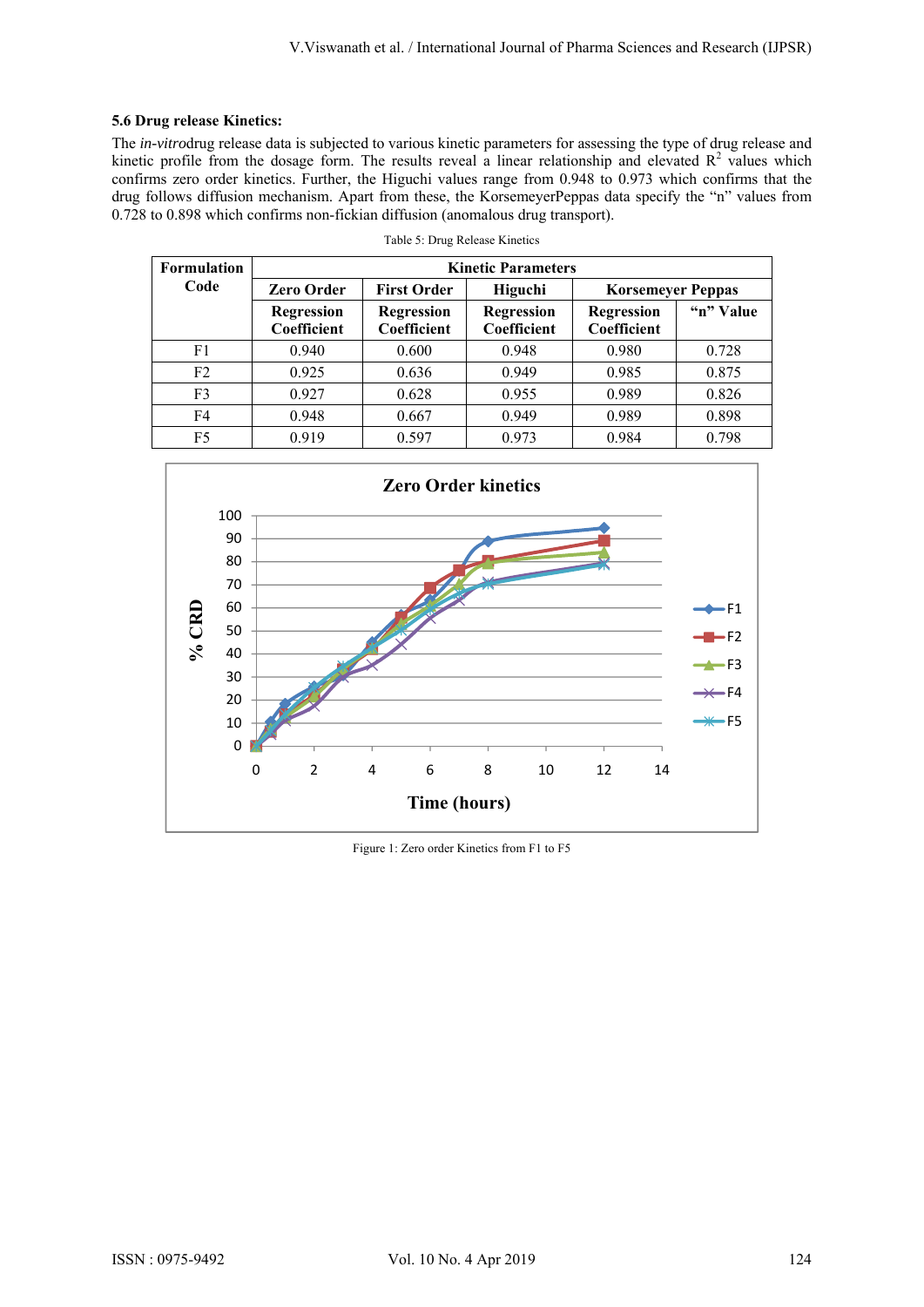

Figure 2: First Order Kinetics form F1 to F5



Figure 3: Higuchi plot from F1 to F5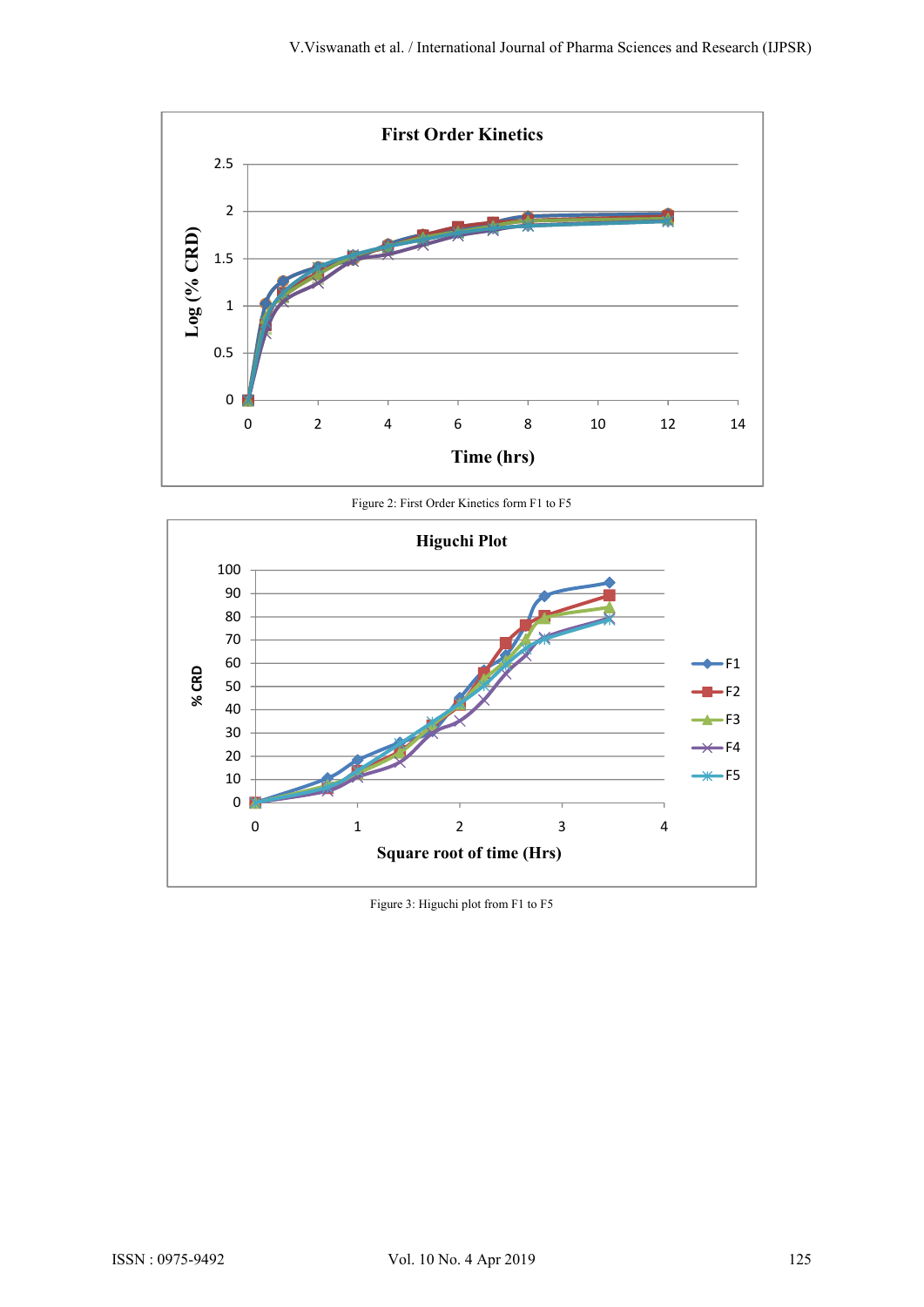

Figure 4: KorsemeyerPeppas Plot from F1 to F5

#### **5.7 FTIR Studies:**

FTIR studies for pure drug chloramphenicol and their combination with various excipients are carried out prior to the formulation of silver nanoshells. The IR spectra of chloramphenicol and their specific combination with excipients are generated by mixing them with potassium bromide with nearly 100times of their weight and converting it in the form of a pellet. The pellet thus produced is utilized for developing the spectrum which on interpretation generates the information on incompatibilities of chloramphenicol with its excipients.Further, the FTIR studies developed on the basis of above procedure reveal that the characteristic peaks of chloramphenicol were present at their respective wavelengths and there is a complete absence of incompatibilities with the excipients used in the formulation. Hence, from the results, it can be concluded that chloramphenicol is compatible with the specified excipients and the developed dosage form meets the stability, safety, and efficacy attributes which is a feasibility factor in patient compliance.



 **Page 1/1**

Figure 5: FTIR Spectrum of Chloramphenicol and Ammonia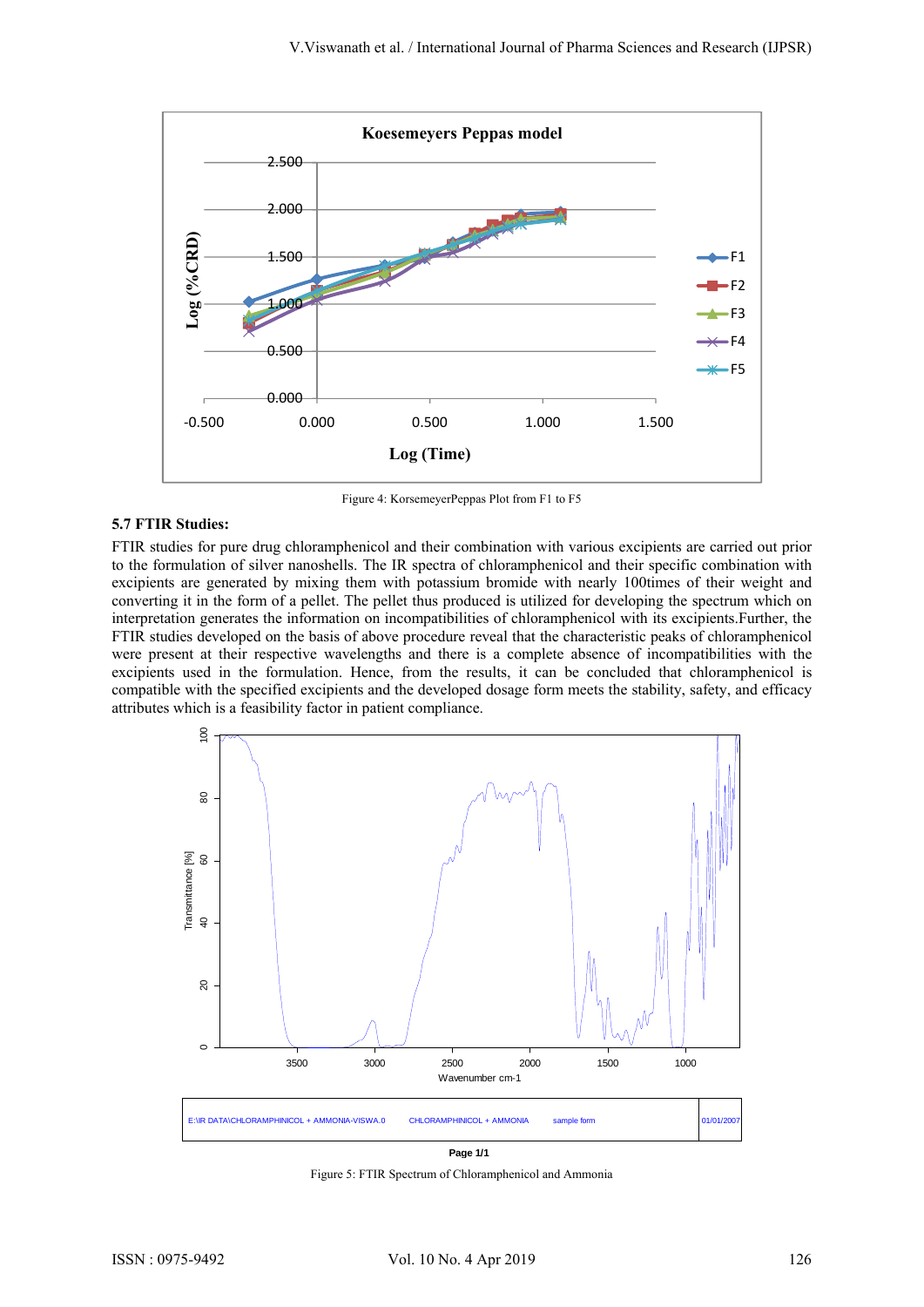

 **Page 1/1**



Figure 6: FTIR Spectrum of Chloramphenicol and Stannous chloride

 **Page 1/1**

Figure 7: FTIR Spectrum of Chloramphenicol and Tetraethoxysilane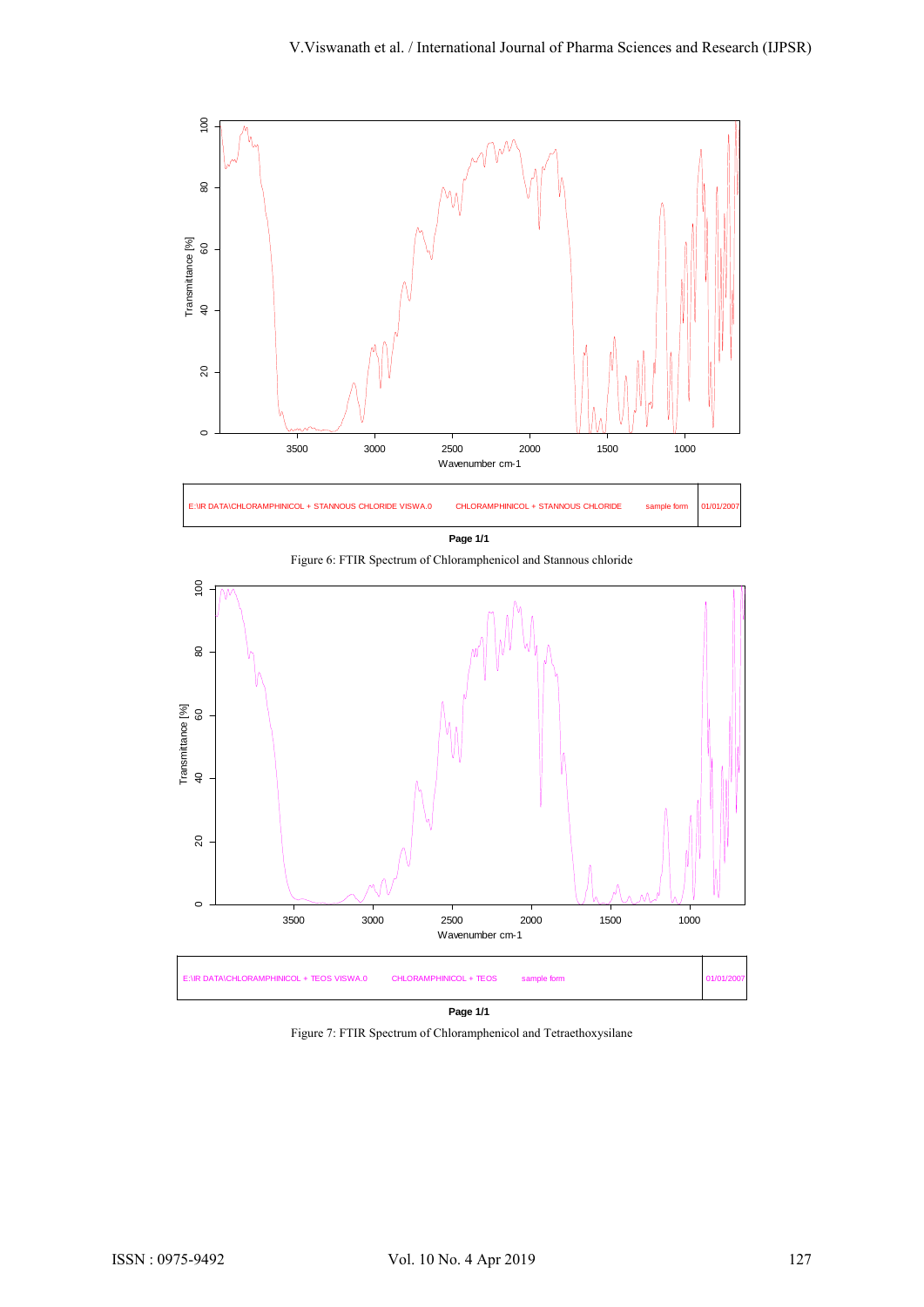

 **Page 1/1**

Figure 8: FTIR Spectrum of Chloramphenicol and Tin particles



Figure 9: FTIR Spectrum of Pure Chloramphenicol

## **5.8 Powdered X-Ray Diffraction Studies:**

XRD study is a common method not only recommended for the determination of nanoshellcomposition, but also for the estimation of their size using Bragg's law. As per the analytical procedure, X-rays are mounted on powdered sample which get scattered and interfered constructively at a particular angle 2θ. The scattered rays from the "reflecting planes" and the corresponding diffracted X-rays are detected, processed, and counted. The orientation and interplanar spacing between these planes are represented by three integers h, k, l indices which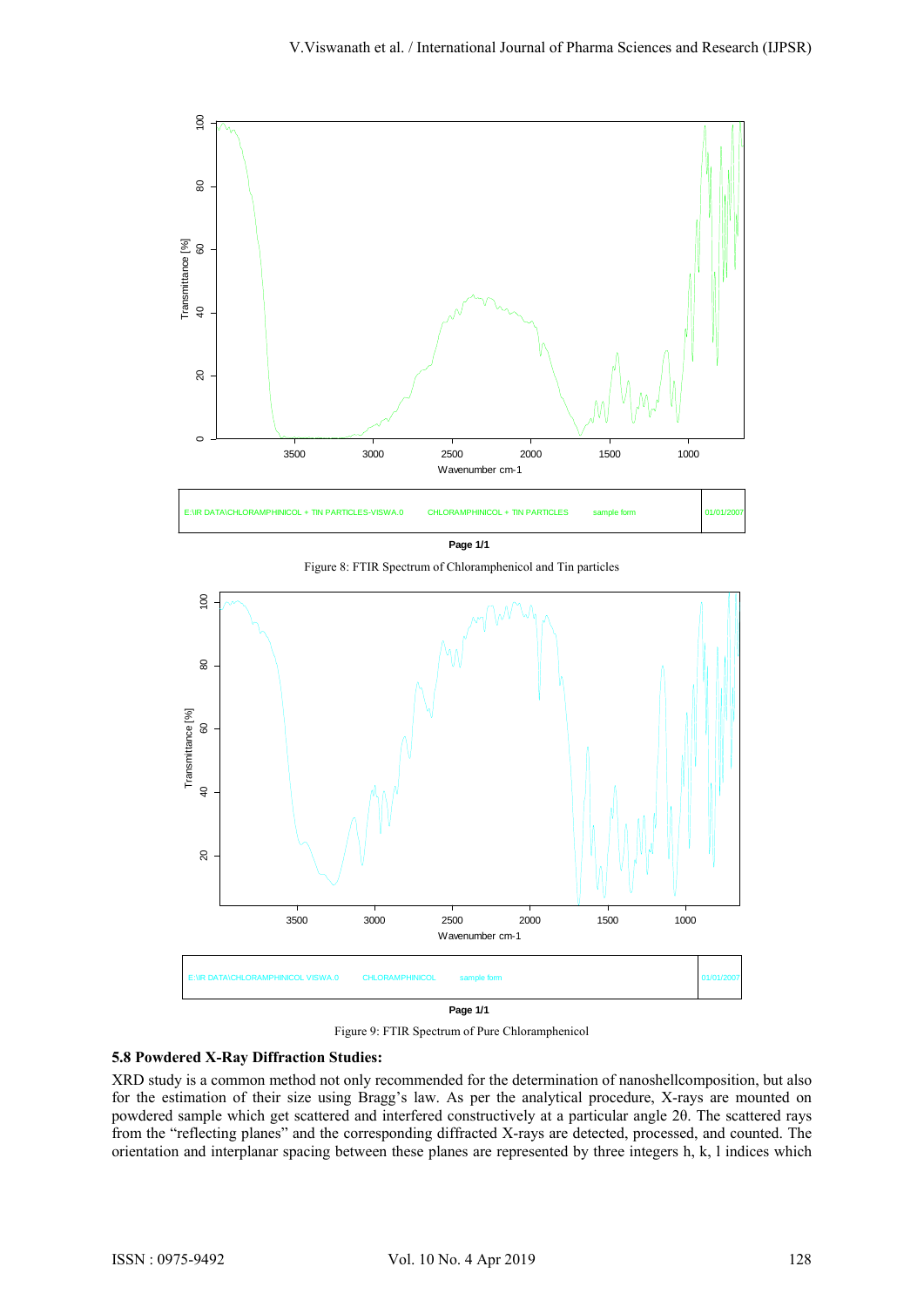cut a, b, c axis of a unit cell in l second. Further, the relationship between diffraction peaks to d- spacing allows estimation of mineral composition which can be represented by Bragg's law as follows:

$$
(n\lambda)=(2d sin\theta)
$$

As described above, the XRD spectrum for powdered silver nanoshells (Table 11) are predicted between "2θ" and "Lin counts" in which the counts signify the number of reflections due to crystal planes. Simultaneously, the collaborative information on d-spacing's and intensity are usedfor identifying the type of material by comparing them with standard patternsmentioned in international powder diffraction files compiled by the joint committee of powder diffraction standards (JCPDS) which is currently referred as International Centre for Diffraction Data (ICDD). Apart from these, for converting the value of  $1/d<sup>2</sup>$ to an integer we consider to multiply it by means of z value and currently, we consider "z" value as 0.064 which results  $\lambda$  value as 1.54 A°. The corresponding peaks generated at 38.159 A°,  $44.321A^{\circ}$ ,  $64.448$  A°,  $77.381A^{\circ}$  are assigned as (100), (111), (200), (220), (311) reflections which signify face centered cubic (FCC) particles respectively.

| S.No | $2\theta$ values | $\theta$ values | $\mathbf{G}^{\bullet}$ | $1/d^2$ | $(1/d^2)/z$ | h | k |  |
|------|------------------|-----------------|------------------------|---------|-------------|---|---|--|
|      | 22.501           | 11.250          | 3.948                  | 0.064   |             |   |   |  |
|      | 38.164           | 19.082          | 2.356                  | 0.180   |             |   |   |  |
|      | 44.317           | 22.158          | 2.042                  | 0.239   |             |   |   |  |
| 4    | 64.450           | 32.225          | 1.444                  | 0.479   |             |   |   |  |
|      | 77.383           | 38.691          | 1.232                  | 0.659   | 10          |   |   |  |

Table 11: chloramphenicol XRD data and their corresponding Miller Indices



CLP-Ag nano shell

Figure 10: XRD Spectrum of Chloramphenicol silver nanoshells (F1)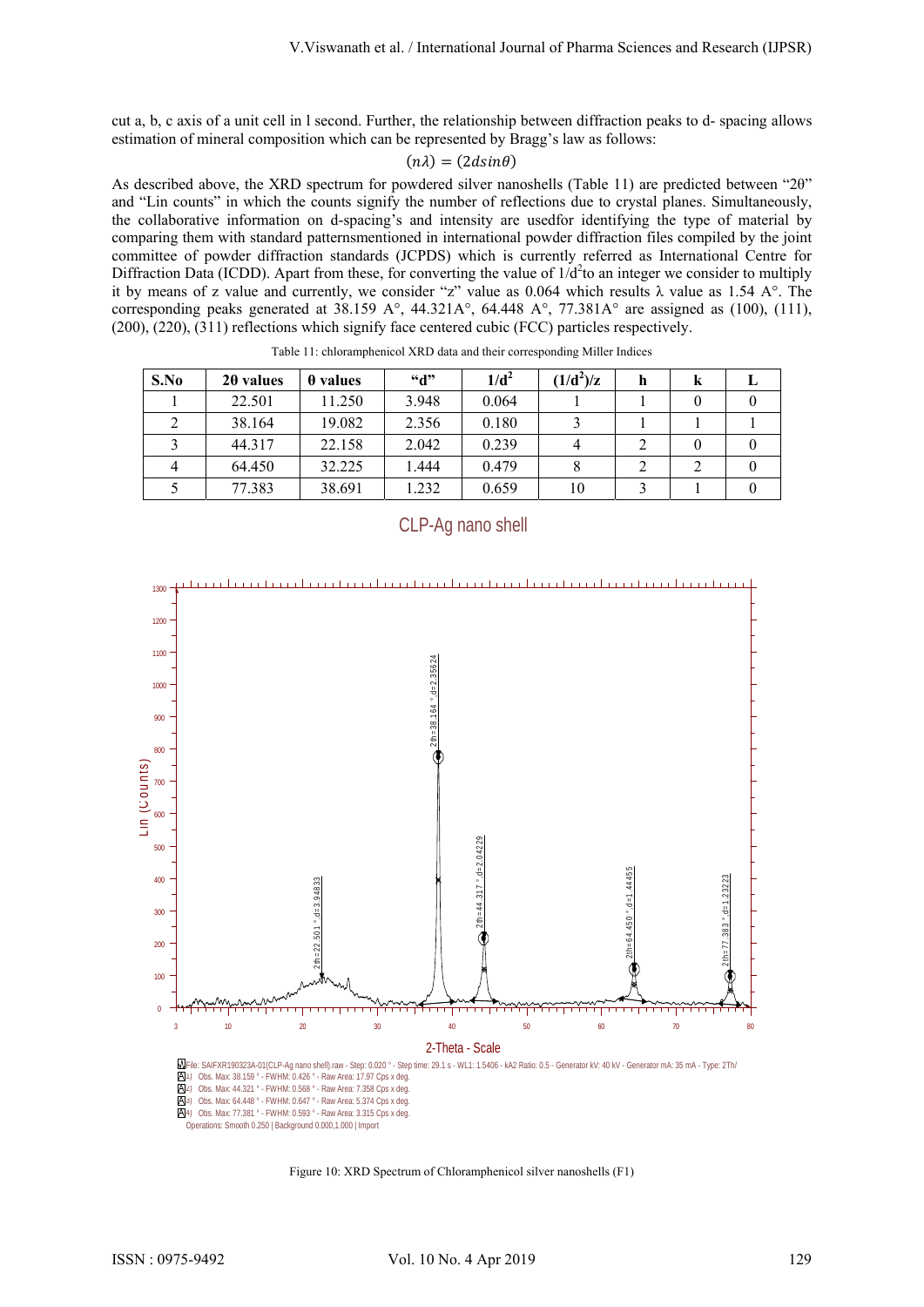#### **5.9 High Resolution Transmittance Electron Microscopy (HR TEM):**

HR TEM is a specialized imaging mode in Transmittance Electron Microscopy (TEM) that allows a direct imaging of atomic structure of the sample. HR TEM utilizes both transmitted and scattered beams to generate interference images that are extensively recommended in analyzing the structural attributes and lattice imperfections on atomic resolution scale. It is highly specialized in tracing out information on point defects, dislocations, stacking faults, precipitate grain boundaries and surface electrons using a positive electrode potential. The instrument consists of gun that generates a source of electrons which passes through "condenser lenses" and gets transformed into a monochromatic beam. The resultant strikes the target specimen and focused through "objective lens" that gets converted to an image. The resultant is fed through "intermediate and projector lenses" which gets enlarged depending upon the required magnification.

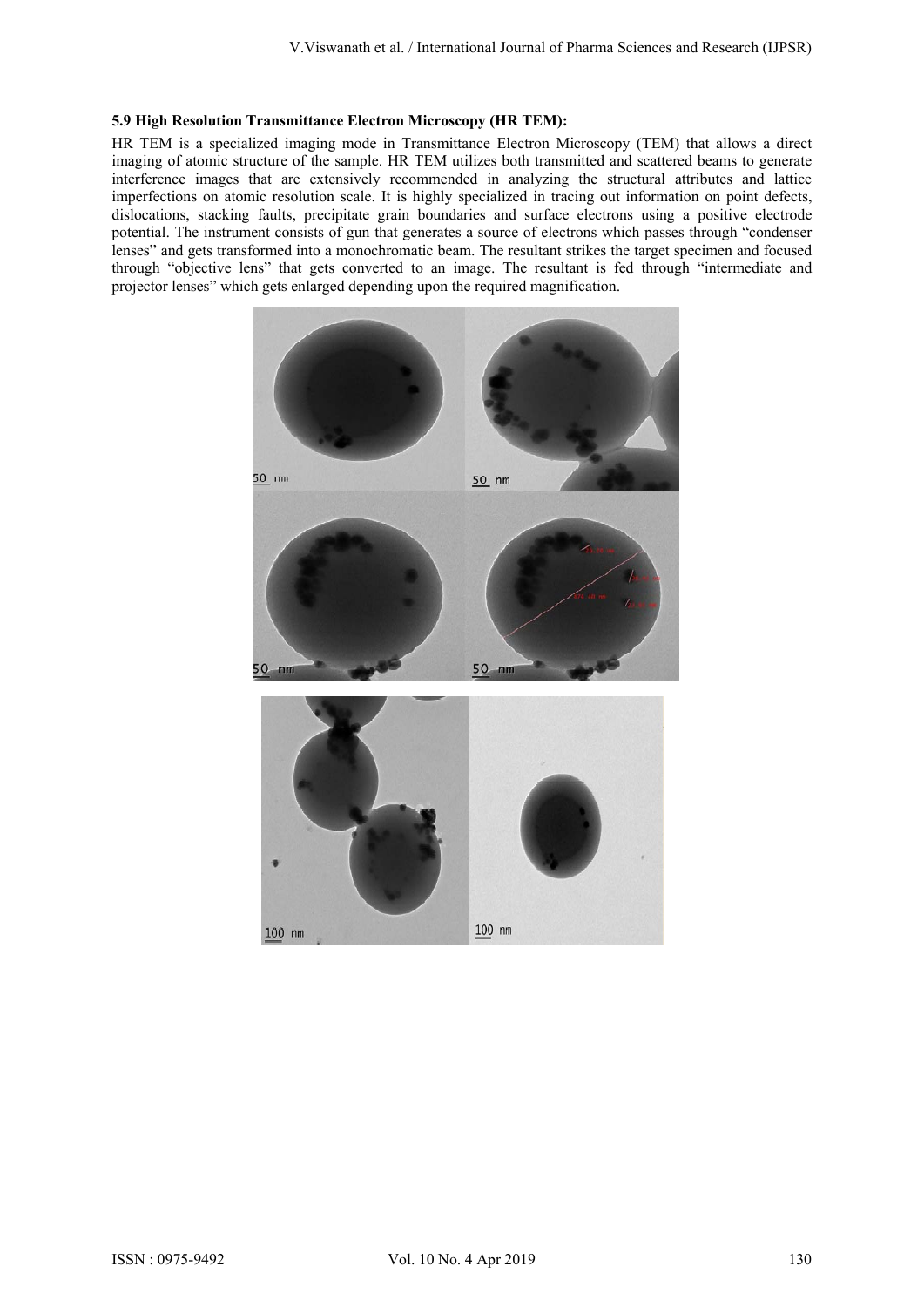

Figure 11: TEM images of Chloramphenicol Silver nanoshells

As described above, the images generated by HR TEM signifies the particle size ranges from 20 to several nanometers. The images reveal the presence of dielectric core and a proportionate increase in the shell thickness with respect to TEOS concentration and furthering it can be concluded that the nanoshells lack agglomeration and the average particle size remained constant. In continuation to the above, the surface morphology of silver nanoshells reveals that the particles are uniform, and spherical in nature which prevents the discrepancies in related to structural and morphological attributes.